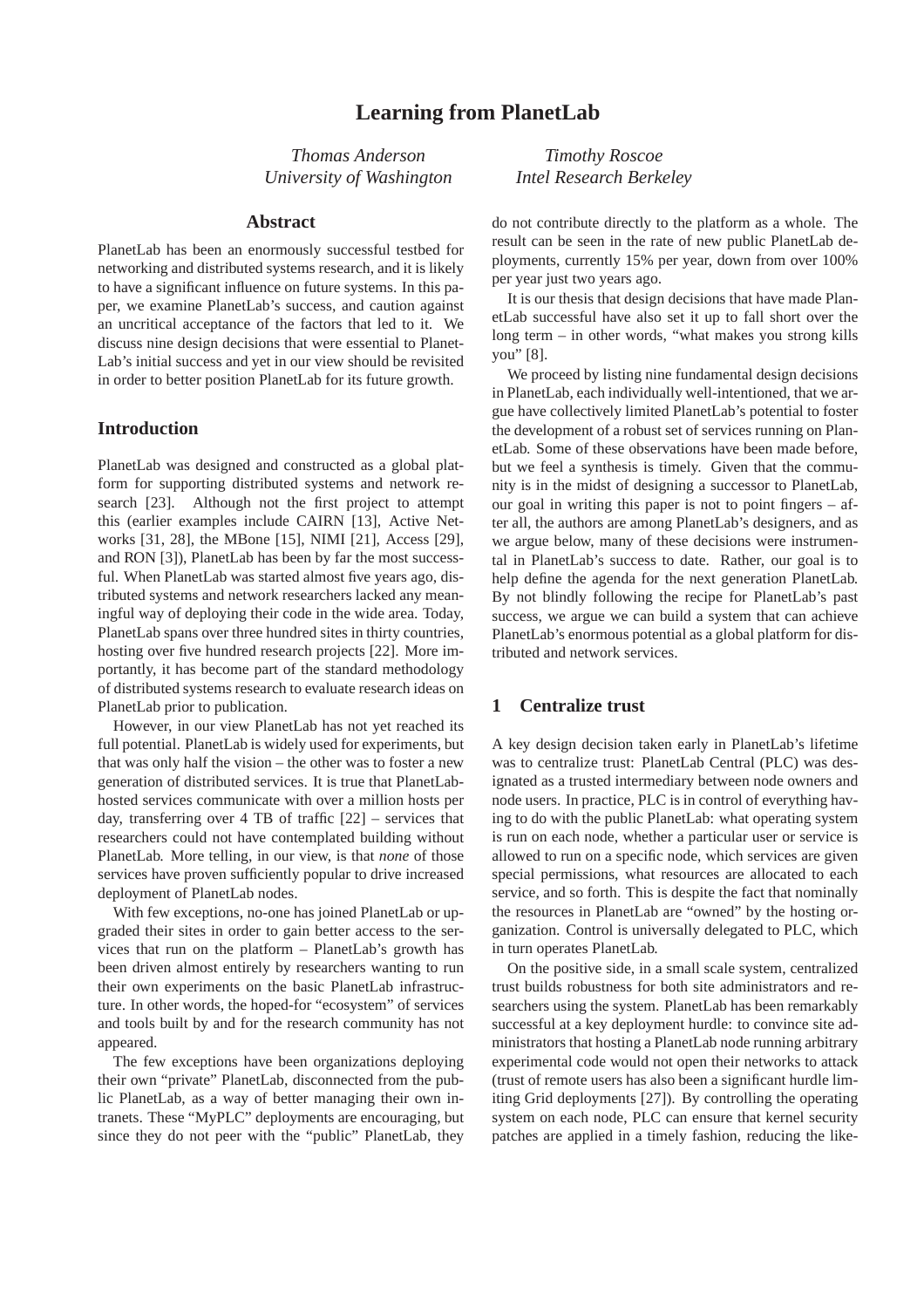lihood of node compromise. If a research experiment goes awry, site administrators can turn to PlanetLab Central to suspend the slice system-wide, at the first sign of trouble.

Similarly, PLC limited the power of site administrators to customize their systems; for example, site administrators cannot decide what services are provided on the node, which slices are allowed to run, or (except by email request to PLC) how many resources are to be provided to a given slice. Many site administrators, if given the flexibility to do so, would have crafted their own Acceptable Use Policy (AUP) for their nodes; navigating several hundred AUP's would have been quite difficult in practice for experimenters in the early PlanetLab.

While perhaps essential early in PlanetLab's lifetime, we argue that centralized trust is unsustainable over the long term. Clark et al. argue this point: interfaces should be designed to foster competition both above and below the interface, and steps should be taken to avoid inadvertently creating a natural monopoly over the interface [9]. Suppose industry took over operation of the PlanetLab platform, would we be happy if only a single company was allowed to run the system? There is little in the Planet-Lab architecture that would prevent a monopoly from occurring. As an analogy, when the Internet's operation was moved from the non-profit to the commercial sector, would we have been happy if there was only room for a single worldwide Internet service provider?

What could we do instead? We believe PlanetLab should be redesigned with flexible, explicit trust. This would mean real competition – node owners get to select who manages their nodes, what runs on it, and how many resources those nodes receive. In the short term, this might result in chaos – different nodes configured in radically different ways, making it more difficult for experiments to span the entire system. But decentralized trust could also yield a diversity of management styles. To take one example, RON has long been managed according to different principles than PlanetLab. Only a few, well chosen experiments were allowed on RON, while PlanetLab was managed to support largest and greatest variety of simultaneous experiments. The result is that packet forwarding services can effectively run on RON, but are not well supported on PlanetLab today [3, 6]. The best way to discover the best management styles is to foster this competition, rather than to suppress it.

### **2 Centralize resource control**

Another key design decision in PlanetLab is that almost all resources are managed centrally by PLC; the owners of individual nodes have only very limited control over their own resources. For example, a node owner may ask PLC (via email) to increase the resource allocation given to a specific slice, but may not decrease it or bar it from running. Note that this is orthogonal to central trust: PLC could choose to delegate its power over resources to the sites owning the individual nodes.

As with trust, the centralization of resource control was important in getting PlanetLab running quickly. Central allocation also allows PlanetLab to provide a uniform view of the system; every slice is able to receive a fixed share of resources on every node in the system. Further, PlanetLab typically operates in a highly resource constrained environment [22]. Central allocation allows PLC to favor slices that serve PlanetLab's end goals, such as those that are widely used or perform essential management services. The notion of centralized control is taken even further in VINI, where the solution to resource scarcity is to give PLC the power to grant a few slices priority over the entire system [6].

However, a perverse side effect of central resource allocation is to reduce the incentive on both site administrators and users to address resource scarcity by provisioning more resources and reducing resource waste, respectively. As just one example, a quarter of all PlanetLab nodes are off-line at any given time, yet the owners of those nodes are free to launch experiments on other nodes that are better maintained. As another example, there is little incentive for PlanetLab users to use less than their fair share of CPU, memory or disk space, regardless of whether that use is productive.

What could we do instead? Some have argued for a PlanetLab-wide virtual currency that would be handed out by PLC for desirable behavior (such as upgrading nodes or keeping their nodes online) and deducted for undesirable behavior (such as triggering security alarms) [17, 4]. While this would help, we believe a central currency is the wrong approach because it requires centralized trust in whoever mints the currency, trust that we would ultimately regret granting. Using real currency instead of virtual currency would avoid issues of trust, but would encourage strategic gaming and might significantly discourage PlanetLab's reason for existence: widespread experimentation and use. Instead, we advocate solutions based on bilateral peering [10, 12], to provide a mild incentive that is nevertheless sufficient to engage people in using and providing resources responsibly. It remains an open research challenge how best to make such an approach effective and easy to configure.

### **3 Decentralize management**

A stated goal of PlanetLab has always been decentralized management [5]: it should be easy for third parties to plug new management services into PlanetLab. A compelling reason for this is to enlist the community in building infrastructure services. By design, PlanetLab provides only the barest management services to users and leaves the remainder to be developed by the community. The idea was to foster innovation and competition among these services, rather than forcing a specific solution.

With very few exceptions, this hasn't worked out in practice – a point eloquently made by Cappos and Hartman [7]. Almost all non-PLC management services were developed in Princeton, co-located with PLC, or at insti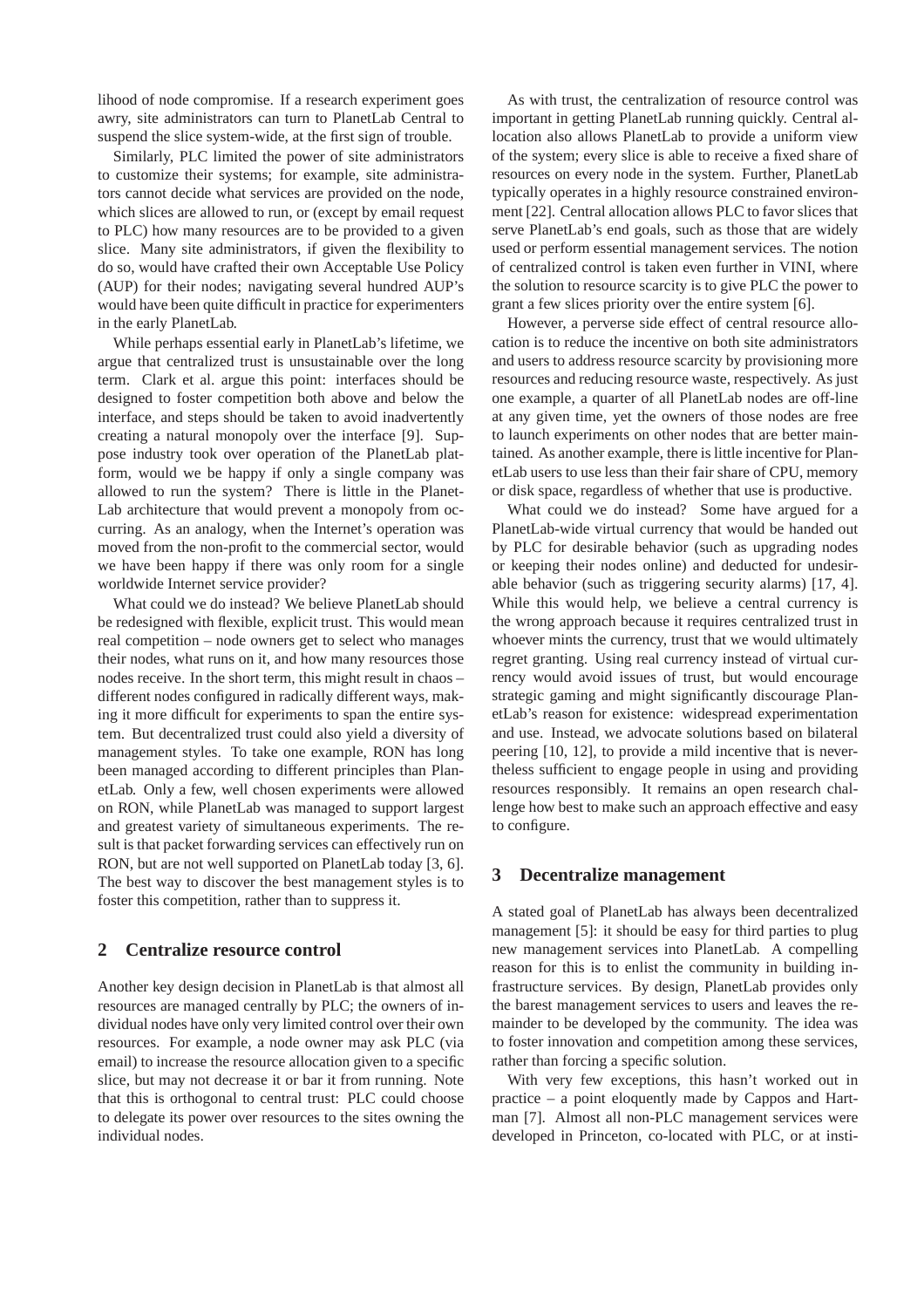tutions with close ties to Princeton. Several third-party management services that did appear have been abandoned (e.g. [26, 32, 30]). Users are left with the worst of both worlds – few services and little progress towards improving matters.

As Cappos and Hartman [7] point out, there can be a lack of incentive for researchers to develop long-running services. It is hard work to develop a service, work that does not always pay out in terms of research reputation. However, in our view, incentives are not the whole story, since some researchers have published successfully based on their experience in "real" service deployment and maintenance [25, 20, 22].

We claim instead that the underlying reason for the lack of deployment and adoption, particularly for infrastructure services, is that the PlanetLab trust model discourages innovation and competition in management applications. Most new management services either require some type of privileged operation from PLC, or PLC to make changes in the core PlanetLab software, or both. As we describe below, the PLC interfaces were not designed to be general, but rather to evolve as needed. Thus, in practice, deployment of a proposed new service depends crucially on PLC's willingness and ability to commit to supporting the new service.

This provides an effective disincentive to innovation even if the support is almost always (eventually) provided. A researcher considering whether to put the effort into building a production quality infrastructure service must face the possibility that PLC won't view it as an important component of the wider PlanetLab, no matter how attractive or useful it might be to individual site administrators or to individual researchers. This cuts both ways. Naturally PLC can't adopt an infrastructure service in advance (or put significant development effort into supporting its requirements), without knowing how useful, robust, and reliable it will be.

In retrospect, there is a clear contradiction between centralized trust and resource control on the one hand, and decentralized management on the other. The result is glacially slow progress towards building services that would round out the platform.

What could we do instead? We observe that it is much easier to improve an existing system than it is to create one from scratch. With the benefit of hindsight, we believe it is now possible to identify a key set of management services, such as a debugger, global file system, process manager, and so forth. We believe initial versions of these services should be built and supported, not to dictate a single solution, but rather to provide a (low) benchmark that the PlanetLab community could work over time to improve. Only by removing all possible barriers to researchers deploying infrastructure services can we expect the ecosystem to flourish.

### **4 Treat bandwidth as free**

PlanetLab by design does not charge users for bandwidth. Making resources free fosters use. While it might be difficult for a novel experimental service to justify in advance the bandwidth charges it might incur system-wide, over time it might be able to demonstrate its value to hosting institutions.

However, bandwidth can be a significant cost of operating a PlanetLab node. A single experiment blasting at the full rate of a fast Ethernet could cost a local site over \$100,000/year at current market rates of \$0.20/GB transferred [2]. In some locations bandwidth can be obtained more cheaply, but in others it is much more expensive – the University of Canterbury in New Zealand, for example, was one of the original PlanetLab sites, but soon afterwards had to shut down their nodes due to excessive bandwidth charges. In practice, most operational PlanetLab sites place strict limits on the maximum rate a node can transfer; the average PlanetLab node in practice incurs bandwidth costs of less than \$1,000/year.

The lack of accurate cost accounting has two pernicious effects. The first is to encourage the development of services that use bandwidth in ways that can't possibly be supported over the long term. For example, the heaviest bandwidth consumer on PlanetLab is a content distribution service that advertises that a key benefit is to shift bandwidth costs from the content provider to PlanetLab [11]. The second is to discourage the development of services that use bandwidth in cost-effective ways. For example, it would be impossible on today's PlanetLab to provide a performancecompetitive global file service to replace NFS, given current per-node bandwidth limits. Who would volunteer to use an experimental file system that could serve data at a maximum of 10Mbps, the maximum bandwidth allowed at many PlanetLab sites? Yet with effective caching, most of the bytes served by the file system are likely to be to local users and therefore would not even incur wide area bandwidth costs.

What could we do instead? We believe that it is necessary to reflect true bandwidth costs to services, either implicitly through bandwidth trading between peers, or explicitly through cash transfers. Equally importantly, a fine-grained charging model is needed, to reflect that bandwidth to local addresses is typically free and to reflect that some sites are charged only for peak instead of average usage. Even so, research challenges remain. The level of indirection that makes PlanetLab so valuable can foil the accounting that is needed to make PlanetLab realistic. For example, a PlanetLab service that compresses client data before sending it out might appear to incur high bandwidth charges because the data seems to come from PlanetLab rather than directly from the client, even though the compression service is *reducing* overall bandwidth usage across the site.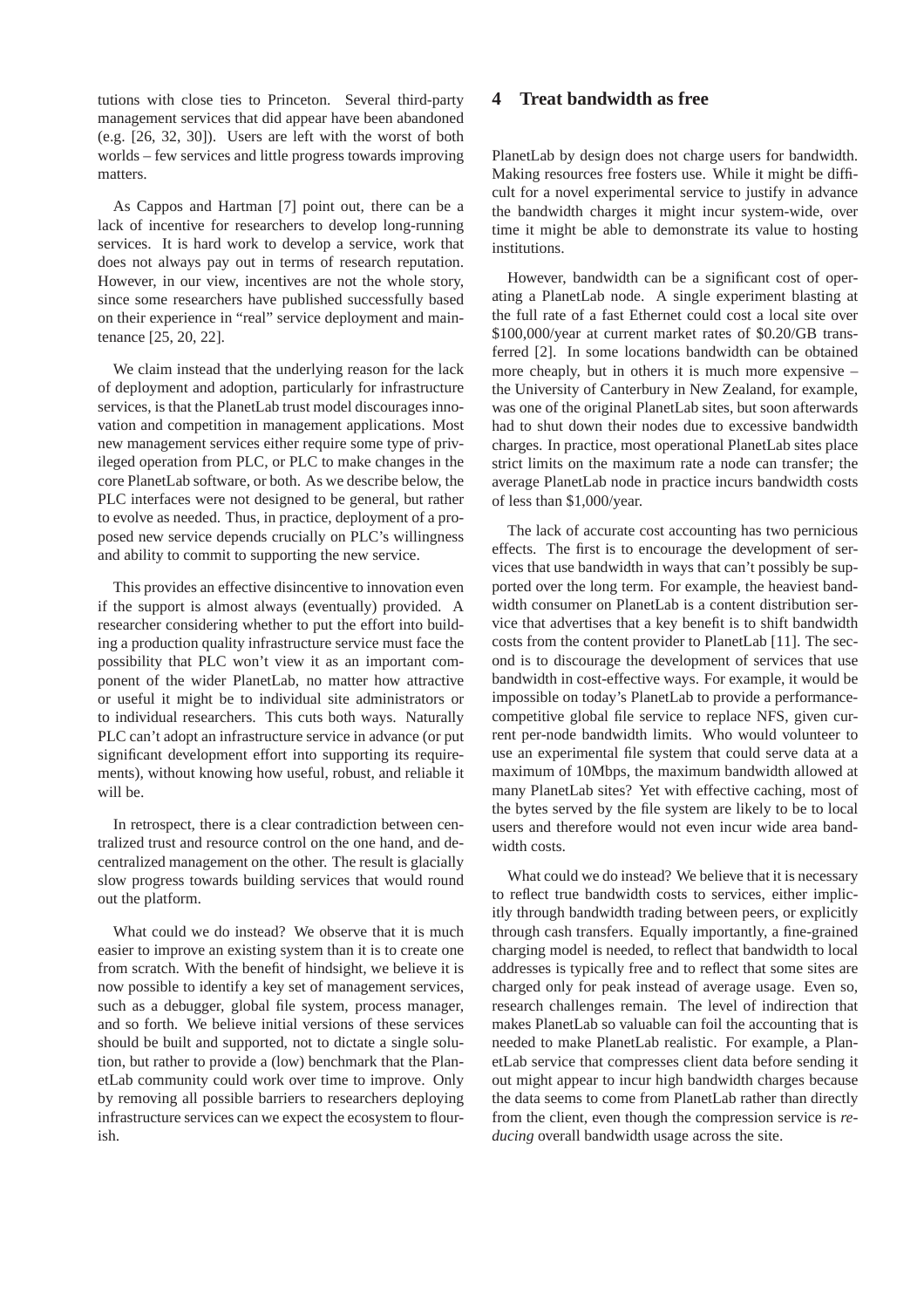#### **5 Provide only best-effort service**

PlanetLab is designed to provide only best effort service to each slice. PlanetLab is implemented on Linux, and Linux offers only limited support for real-time guarantees. Planet-Lab goes beyond this, however, in placing no practical limit on how many slices can be run on a particular node (the number of total slices in the system is somewhat arbitrarily capped at about 4000, ten per site). Because every node is open to all comers, it is easy for experiments to be tested at scale across the entire system.

The downside of this approach, however, is that certain types of experimental services can crowd out other types. We noted earlier that PlanetLab is often resource constrained. If a slice uses a sufficiently large amount of disk space, that can prevent others from running. If several CPU intensive slices share a node, scheduling delay can crowd out any services that need real-time or predictable response time. Recent work has proposed addressing this last problem by granting some slices priority over the entire system [6]. However, this solution requires central trust, is not scalable to PlanetLab-like workloads, and abandons the benefits of best effort service.

What could we do instead? A simple fix would be to cluster experiments by their resource usage profile. The average PlanetLab site has at least two nodes. If a slice runs rarely and uses few resources, it can get to run on one of the nodes; if it uses lots of resources, it is automatically restricted to running only on the node reserved for heavy users (note that full process migration is not needed; most Planet-Lab slices are designed to gracefully handle being killed and restarted). By contrast, today PlanetLab slices typically configure themselves to run on the most lightly loaded node; this has the perverse effect of uniformly spreading out heavy users. One nice consequence of this design would be that novice users would always find PlanetLab unloaded, thereby encouraging more use. A longer term research challenge is to redesign the Linux scheduler to better support the diversity of resource demands posed by PlanetLab-like workloads.

### **6 Make Linux the execution environment**

PlanetLab distinguishes between the *execution environment* in which services run and the *API* for explicitly talking to PlanetLab infrastructure [24].

An early design decision in PlanetLab was to provide experimenters with the standard Linux execution environment on each node. Because some slices need privileged services, such as the ability to send an arbitrary packet, a modified version of Linux is now run that provides each slice the illusion that it is running as root on a dedicated node, by catching and translating kernel system calls [18].

Providing a nearly unmodified Linux API has been crucial to PlanetLab's success, by providing a familiar programming environment that is minimally constraining on

the behavior of each slice. However, the decision to run on top of Linux has come at a cost. Even ignoring the security vulnerabilities of Linux, it provides very weak isolation between experiments. For example, physical memory is shared, so that one thrashing slice can cause performance problems for all other slices running on the same node. Although virtual machines have been proposed as a solution to the PlanetLab resource isolation problem, the typical PlanetLab node runs many tens of slices at a given time. It is infeasible with today's virtual machine implementations to run more than a few PlanetLab slices, each in their own Linux instance, at a time. While more concurrent slices can run if they are programmed directly on the bare virtual machine, this would impose a high cost in terms of programmability.

At issue here is not necessarily the simple resource overhead of the Linux kernel. While exceptionally large by 1980's standards, the kernel's size and overhead is dwarfed by, say, a Java virtual machine running over it. The issue instead is the constraint on resource policy imposed by the design of the Linux API. Since users aren't charged for the resources they consume, there is no incentive or visibility for them to use resources more wisely.

What could we do instead? We advocate going back to the future. When virtual machines were first developed, IBM built an extremely simple and highly popular single user operating system called CMS [14] that ran only in a virtual machine, and not standalone. CMS could be lightweight because it did not need to do sophisticated resource management; its sole role was to provide a convenient programming interface. We believe something similar is needed today for PlanetLab.

To put a more radical spin on things, there seems little evidence that POSIX is a suitable API for planetary-scale services, any more than it is appropriate for mobile or wireless devices like phones or sensor nodes. Surely as systems researchers we can do better than this, if provided with the ability to deploy service-specific kernels (albeit in a virtual machine)? Now that PlanetLab is the norm for evaluating research distributed systems, it seems counterproductive to require everyone to keep using the same old interfaces, which were never designed for the task at hand.

### **7 Don't Provide Distributed OS Services**

In many respects, PlanetLab is a distributed operating system, but it doesn't act like one: it provides a distributed process abstraction (the slice), but little else. Above we discussed the lack of management services, such as a global file system. Here we discuss kernel level distributed operating system services: security and isolation.

While PlanetLab provides weak isolation between slices at the node level, it provides no isolation at the level of aggregate resources across the entire system. While designing such a distributed bounding box is a research challenge, it is an essential one to prevent PlanetLab from being mis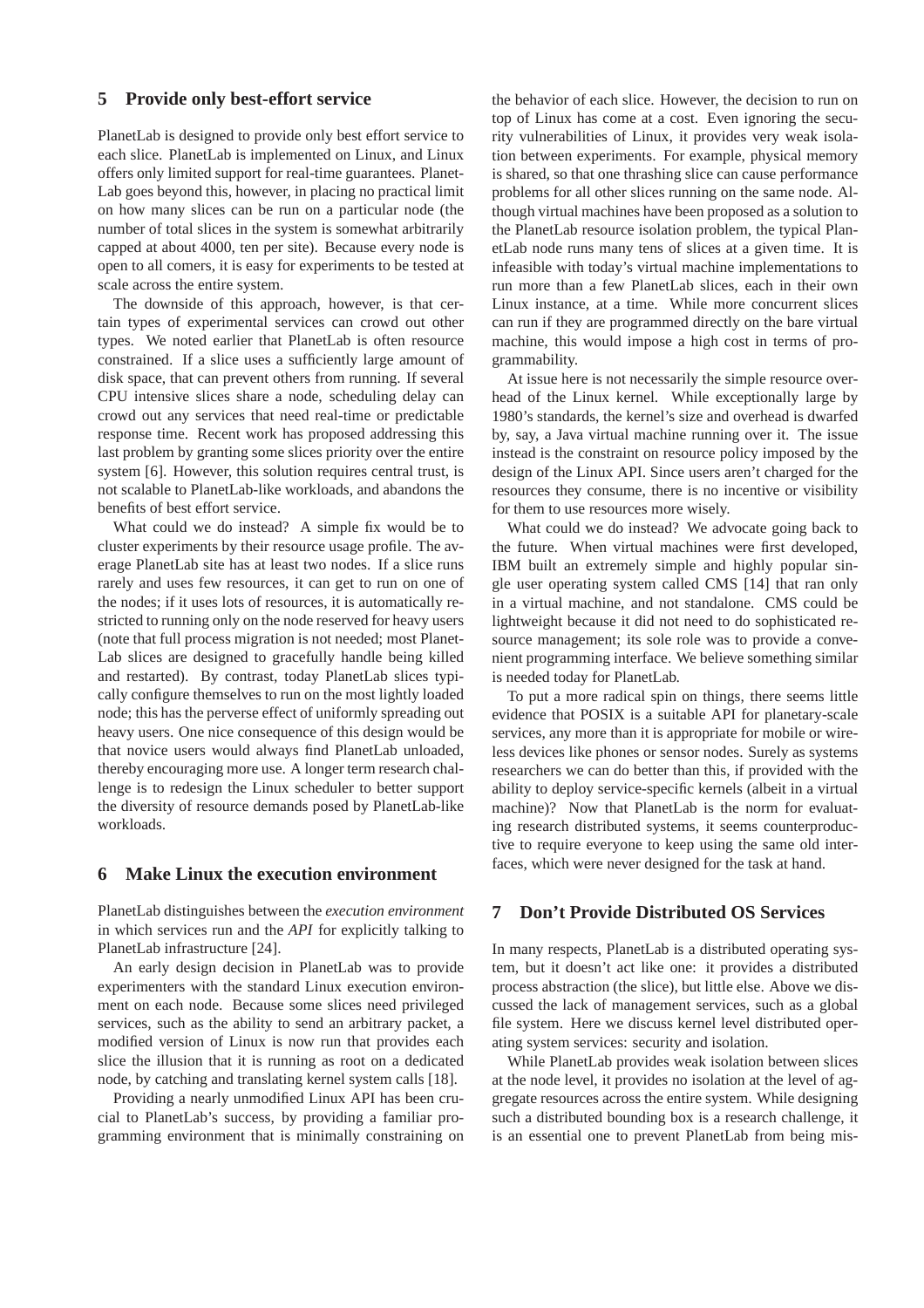used to launch distributed denial of service attacks. Similarly, PlanetLab has only a single type of user; all experiments are equally powerful, even those written by novices. It is equally important to be able to prevent inadvertent distributed denial of service attacks.

What could we do instead? We feel two aspects of the PlanetLab's current design have received insufficient attention to date. The first is resource control "in the large" - it should be possible to talk about the resource usage of an entire slice and make statements about the limits of resource usage of that slice. Such statements might be complex, a canonical example being constraining the volume of traffic to any single destination address from the slice as a whole.

The second, related, aspect is per-slice control of packet transmission and reception on a node: to implement features like a distributed bounding box, the current "special case" of restrictions on raw socket access should be generalized and become the way all slices talk to the network – in other words, enforceable policies describing traffic rates, characteristics, and formats should be the norm for all slices.

## **8 Evolve the API**

The PlanetLab API was designed to evolve: get it running quickly, and learn as we go [22]. While appropriate in the early stages of PlanetLab's life cycle, there is a need now for a thorough rethinking to ensure that the API is sufficiently general to support any legitimate service. To take one example, it should be straightforward to build a debugger for a PlanetLab slice, but it is not given the current API. The most obvious way to support a debugger would be to be able to suspend a sliver, and then examine the sliver's state. However, in today's API, these are privileged operations that only PlanetLab operations staff can perform.

As another example, in an earlier section we described a resource allocation service that migrated slices based on their pattern of resource usage. While there is a sensor interface to export this type of information to a monitoring slice, it is not designed to be general purpose. For example, the sensor interface aggregates data at a time interval chosen by the system designer (today, a second). Thus a slice consuming 100 ms of sequential CPU time is equivalent to another slice consuming CPU time in 100 1 ms intervals, despite the fact that these two profiles are very different in terms of their impact on real-time delivery constraints.

A related issue is that the PlanetLab API is not a standard [22]. Although the API is documented, the documentation has frequently been out of date, is not in machinereadable form suitable for stub compilers, and is maintained by hand rather than being generated from a specification. Furthermore, there is no community approval process for proposed changes; the API is whatever PLC defines it to be at a given moment. On the positive side, this makes the system highly adaptable; problems can be fixed and functionality added (by PLC) as soon as needed. However, on the downside, this means that developers have little guarantee of stability or sustained backward compatibility. Several infrastructure services have been abandoned over the past few years due to changes in the API (for example, [26, 32, 1]), not only wasting effort, but also making it less likely for anyone else to step in to adopt the service. Even successful infrastructure services have reported on the difficulties of working with PlanetLab's changing API [7].

What could we do instead? Despite the overhead inherent in any standardization process, we believe it is now time that the ownership of the PlanetLab API be turned over to a standardization process run by the PlanetLab developer community. The goal would be to develop an API that is general purpose enough to be stable over the long run.

### **9 Focus on the machine room**

Finally, we note that PlanetLab by design targets machine rooms. The recommended minimum PlanetLab node configuration has become a hefty server: at the time of this writing, a 3GHz CPU, 4GB of DRAM and 300GB of disk. Over time, the minimum configuration has rapidly increased in power, simply to keep up with the growth in the number of experiments running on PlanetLab.

However, the future of distributed systems is not servers, but ubiquitous low power clients such as cell phones and PDAs. If PlanetLab is to be relevant in the long term, it needs to extend its slice abstraction to be able to run everywhere.

What could we do instead? Development and widespread deployment of services like Oasis [19] and OCALA [16] could enable PlanetLab to run everywhere. Of course, this is itself predicated on providing more fully decentralized trust, incentives, heterogeneous execution environments, and scalable resource allocation (allowing every PlanetLab experimenter access to every PDA is clearly a non-starter). Nevertheless, this seems to us the most viable strategy for expanding PlanetLab's reach out from the research community to more ubiquitous deployment across more diverse networks.

### **Summary**

PlanetLab has been enormously successful, but it could be even more so. Universal access to programmable platforms everywhere in the world is our future. We describe nine decisions that have been crucial to PlanetLab's success but which we argue should be rethought now that PlanetLab is successful. Those familiar with GENI will observe that many of the ideas in this paper have informed our design for GENI. Our goal in writing this paper is to encourage research to understand how to keep the benefits PlanetLab provides, while repositioning it for its future success.